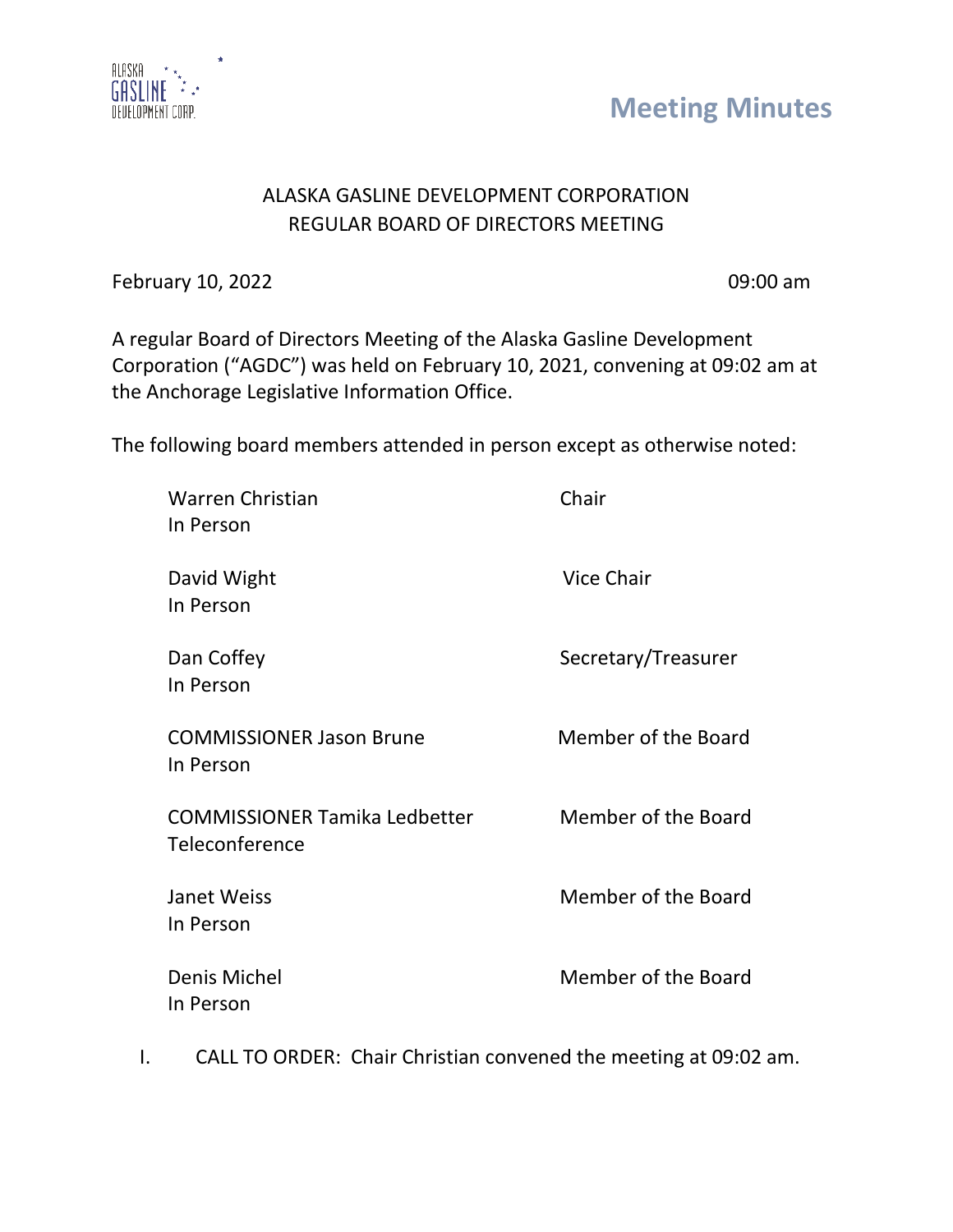

- II. ROLL CALL: A quorum was declared present and the meeting was duly and properly convened for the transaction of business.
- III. APPROVAL OF AGENDA: Dan Coffey made a motion to approve the agenda. Wight second. The motion to approve the agenda passed unanimously (7-0).
- IV. APPROVAL OF MINUTES: Dan Coffey moved to approve board meeting minutes from October 6, 2021. David Wight second. The approval of the board meeting minutes from October 6, 2021 passed unanimously  $(7-0)$ .
- V. GOVERNANCE COMMITTEE REPORT: David Wight provided a report of the Governance Committee review and acceptance of the favorable BDO Audit Report for 2021.
- VI. PRESIDENT'S REPORT:
	- A. Safety Moment
	- B. Focus Areas
	- C. Wood Mackenzie Alaska LNG Competitiveness Analysis
	- D. Financial Reports
	- E. Strategic Plan Metrics
- VII. VENTURE DEVELOPMENT UPDATE:
	- A. LNG Market Update
	- B. Project Finance
	- C. Commercial Structure
	- D. Timeline
- VIII. TECHNICAL AND REGULATORY UPDATE:
	- A. Permitting and Compliance
	- B. Technical
	- C. Advocating for Alaska Strategic Position
- IX. PUBLIC COMMENTS: A. In Person